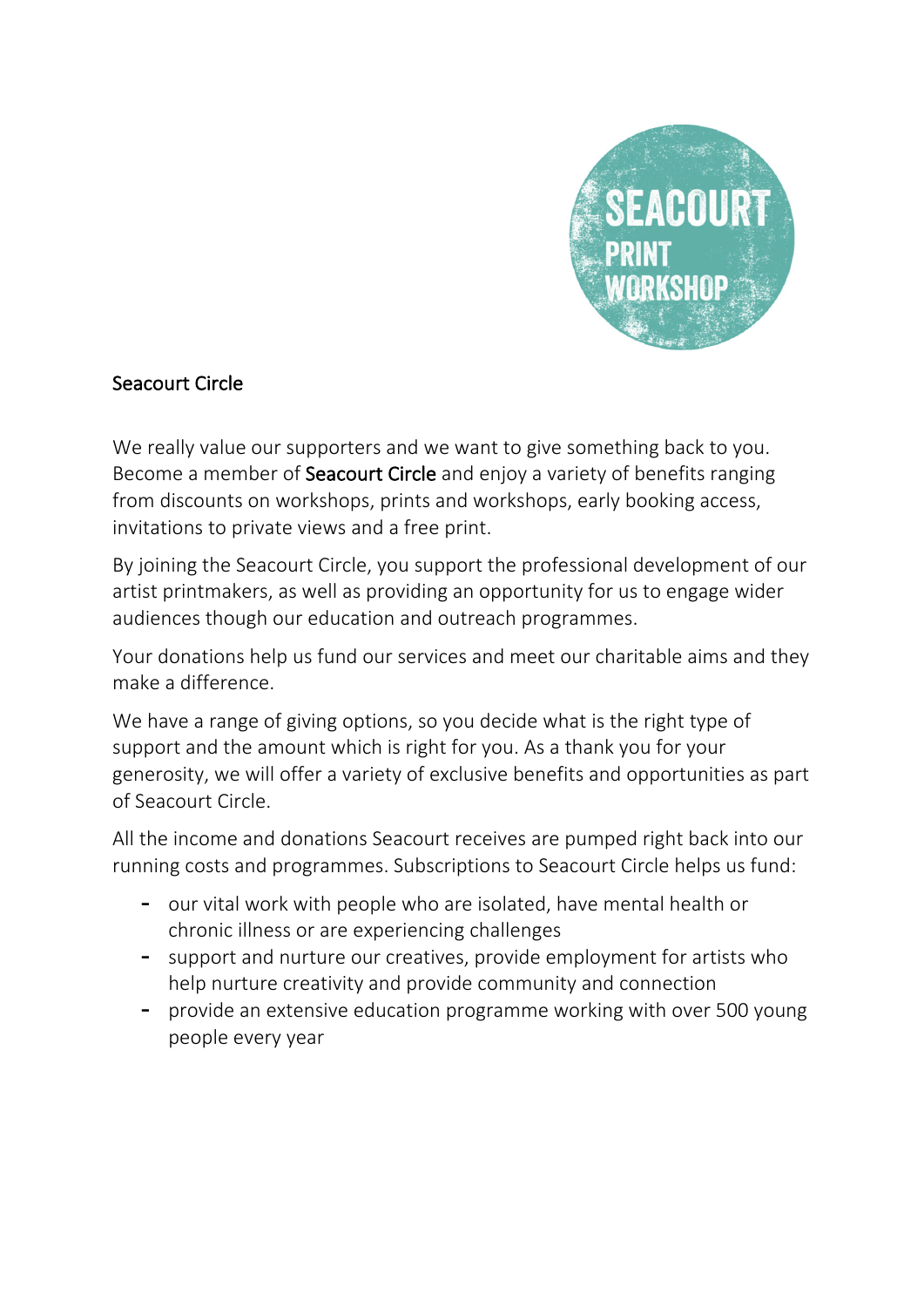# Did you know?

25% from every print sale goes towards delivering our programmes.

Every print sale makes an Artists day!

Aside from some precious income our printmakers get a real kick out of knowing that someone likes their work and will enjoy it forever. We love to see the work you've taken home in situ – take a photo and tag us on Instagram @seacourtprints

Our tiered Friends scheme means you can choose the level that is right for you and enjoy more of what you love at Seacourt.

Whatever you can give, we really do appreciate it.

Here's everything you receive:

#### Bronze Circle

#### £25 Single, £35 Joint

- £5 off workshops and courses (excluding create print tasters) and early access to bookings
- Invitations to special events plus opportunities for special offers and competitions
- A pack of ten limited edition Seacourt Christmas cards (worth £12)

## Silver Circle

## £50 Single, £60 Joint,

- All Bronze benefits, plus…
- Free fundraising print worth £15

#### Gold Circle

## £90 Single, £100 Joint

- All Bronze benefits, plus…
- Free print of the year
- Invitation to Seacourt's AGM